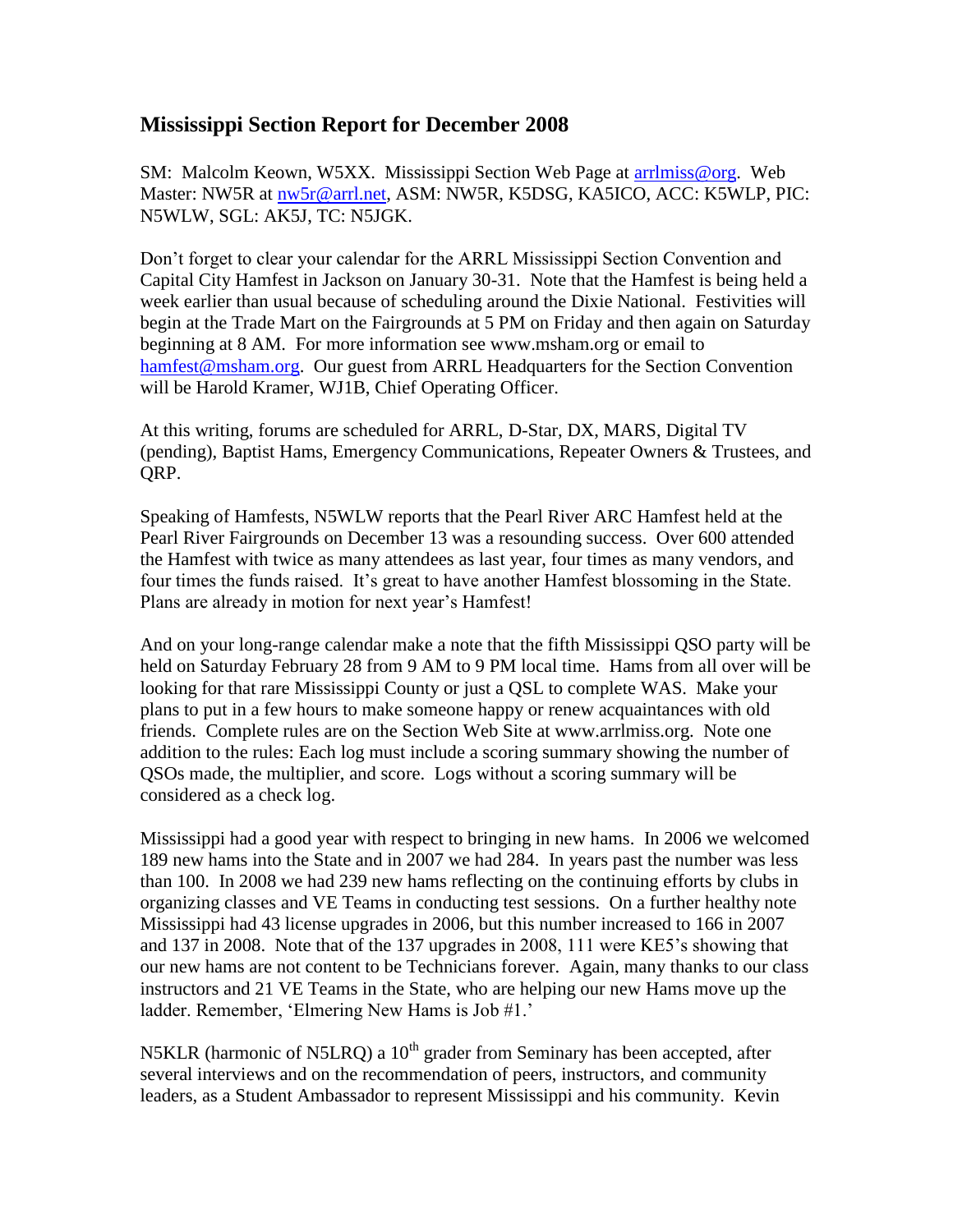was one of about 20 students out of 300+ nominated from South Mississippi for the People to People Student Ambassador Program. Kevin will be traveling to England, Scotland, Ireland and Wales this upcoming June 2009. The objective of the program is to promote international understanding while building leadership skills among America's youth. The 19-day experience includes meetings with government officials, interaction with students his own age, educational activities, and home stays with host families. Kevin is currently working toward raising \$7,000 to cover his expenses. You can visit Kevin at his table during the Jackson Hamfest or at www.n5klr.com.

Mississippi Hams kicked off 2009 on 3862 with a New Year's Eve Party beginning at 11 PM on New Year's Eve. Approximately 50 hams enjoyed MC W5MLO's Cajun rendition of 'The Twelve days of Christmas' and W5XX's report on activities in the Section during 2008.

Mississippi ARES had a detailed write up on the response to Hurricane Gustav in the Public Service Column of the November CQ (pages 61-62). N5WLW, N5ELI, W4WLF, and N5UDK were quoted on their observations of EMCOMM operations. And speaking of recent editions of CQ, K5MFJ and company had a nice write up in the January CQ in the VHF Plus column by N6CL on page 84. Joe's comments on his visit to Starkville certainly reflect well on Southern Hospitality!

The Pearl River ARC had a very successful Antenna Construction Class a few months back with WA5WRE as the instructor. Another Class is planned on 'Transmitter Construction' for January 24 at the EOC in Poplarville possibly followed by a later class on receiver construction. Contact WA5WRE for more info at [world@datasync.com.](mailto:world@datasync.com)

EC WX5N reports that the Tishomingo County ARC's new emergency communications van was entered in the Iuka, Tishomingo, Belmont, and Burnsville Christmas parades. That's a great way to raise community awareness of Ham Radio EMCOM capabilities. KU4WW, KE5LWY, and KE5LWY coordinated the parade entries.

AA5SG reports that he has a D-Star repeater on the air at Ellisville. Listen on 441.8125 for the "W5NRU B" GMSK signal. Plans are to move the system to a higher location once initial testing is completed. If you live in the Laurel-Hattiesburg Area and have D-Star equipment and are not registered on a gateway system, contact Steve.

DEC/EC WB5CON reports that the Technician class at Magnolia Regional Health Center in Corinth has been completed with 14 enrolled. Seven took the ham exams on December 20. All 7 passed the Technician exam. Four of them went ahead and took the General. Three failed and 1 passed. So Corinth ended up with 6 new Techs and 1 new General! Instructors KE5EFB and KB5VML deserve all the credit because they did all the work. The 7 that did not take the Technician Exam will probably take it at the scheduled March test session. The student group also wants a General Class which may start sometime soon. The HF/VHF/UHF gear and antennas for the Hospital should arrive early in January and will be installed by the end of the month.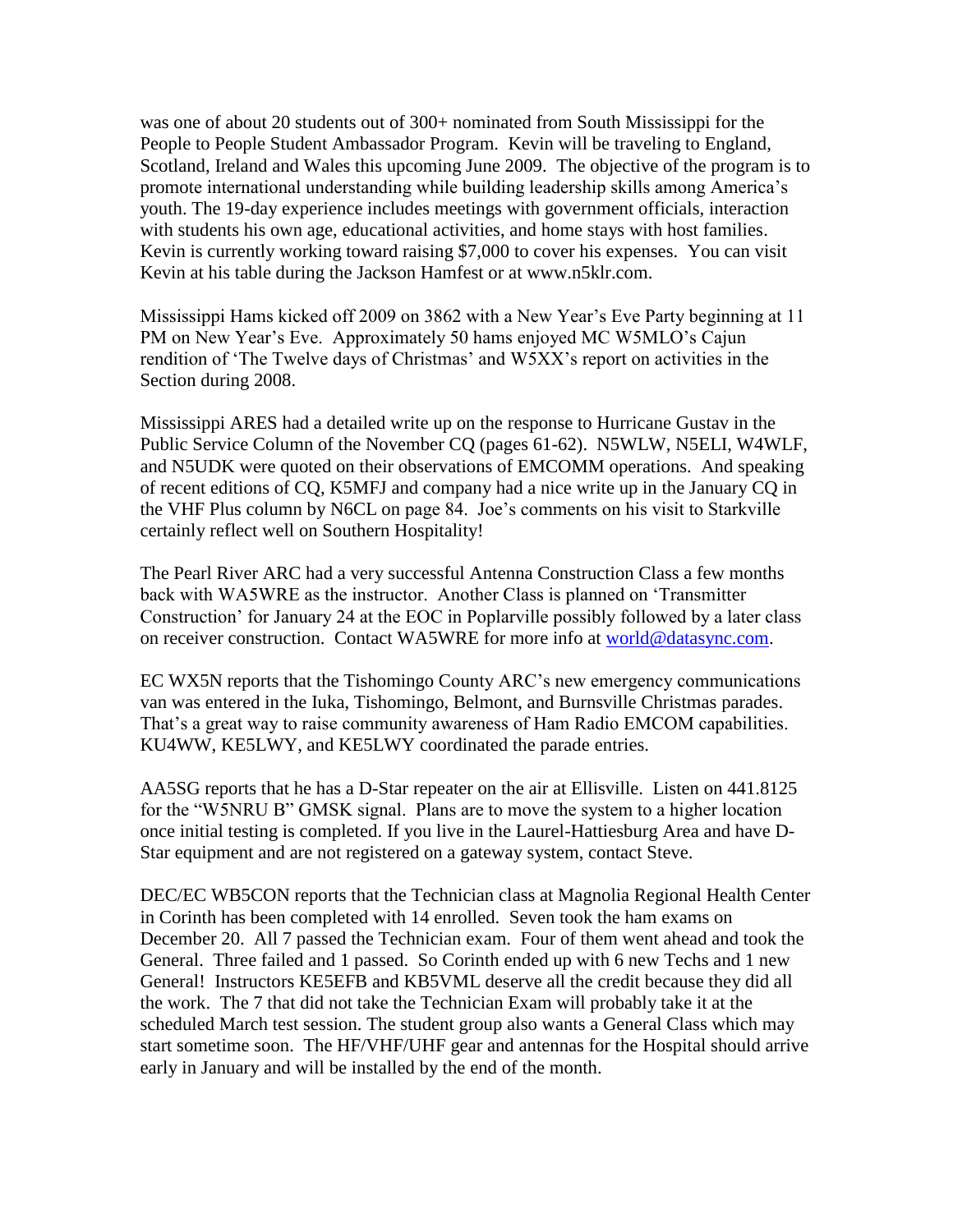Tippah County EC N5TBB reports that the long awaited equipment for the local Hospital and the County EOC has arrived. Local ARES members are in the process of getting antennas up and feed lines run. These equipment installations have been a longstanding goal of Amy and the Tippah County ARES; it just took a long time.

And talk about long term planning. N4FF reports that details are already being worked out for the 2009 ARRL Day in the Park for Saturday September 26 at the Armed Forces Museum at Camp Shelby. Put this on your long-range calendar!

Welcome to new Mississippi hams: KE5YJJ, Dustin – Dennis; KE5YKH, Don – Ocean Springs; KE5YLM, Keith – Booneville; KE5YLN, Aubrey – Clarksdale; KE5YLO, Eric – Jackson; KE5YLP, Jason – Madison; KE5YLR, Larry – Brandon; KE5YLQ, Angela – Brandon; KE5YLS, Gary – Jackson; KE5YLT, Nikolas – Jackson; KE5YLU, William – Brandon; KE5YPT, Marjorie – Biloxi; KE5YPU, Chris – Hattiesburg; KE5YRI, Ross – Glen; KE5YRJ, Jesse – Iuka; KE5YRK, Julia – Iuka; and KE5YRL, Larry – Guntown.

Also welcome to new ARRL Members: W5BBX – Saucier; KF5CE – Sumrall; KE5IUJ – Collins; WP4JBG – Olive Branch; N5KLR – Seminary; WA5KPE – Hattiesburg; K5LFS – Belmont; KE5RSX – Belmont; KE5WKE – Etta; N4WPG – Union; KE5TEX – Pearl; KE5YEA – Philadelphia; KE5YLS – Jackson; and KL5Z – Biloxi. ARRL Membership in Mississippi is now 1,012. WOW! Keep working.

Congratulations to the following on their upgrades: KE5KTR – Greenville; KE5NND Kosciusko; KE5PXE – Pass Christian; KD5PYC – Biloxi; KE5RSX – Belmont; KC5VTF – Sallis; KE5WHW – Lorman; and KE5WRC – Madison.

Also congratulations to the new officers of the Meridian ARC: KD5SZJ, President; W5ED, VP; KB5AST, Secretary; and KD5JYJ, Treasurer; and to the Pearl River ARC: KE5WJL, President; N5WLW, VP; XYL of N5WLW, Secretary; and KE5ELS, Treasurer.

In addition, congratulations to W5ALF, who completed ECC-001.

DEC/EC Monthly Reports: WB5CON (Alcorn), KD5CQT (Jackson; also November Report); KC5EAK (Pearl River), K5FV (Rankin), W5GEJ (Madison), WB5GUD (Newton), KD5GWM (Lauderdale/Clark), KE5KTU (Hinds), KD5KXJ (Leake), W5LMW (Union), WX5N (Prentiss/Tishomingo), KB5NMB (Itawamba), N5TBB (Tippah), KC5TYL (Lamar), AG5Z (SE MS), K4ZLC (Benton).

Club Newsletter/Reports: Hattiesburg ARC (AC5E), Meridian ARC (W5MAV), Northeast Mississippi ARA (KB5NMB), Pearl River ARC (N5WLW), and Vicksburg ARC (W5WAF).

Regret to report the passing of W5RCI of Marks, N5DUZ of Philadelphia, and KD5ZH of West Point.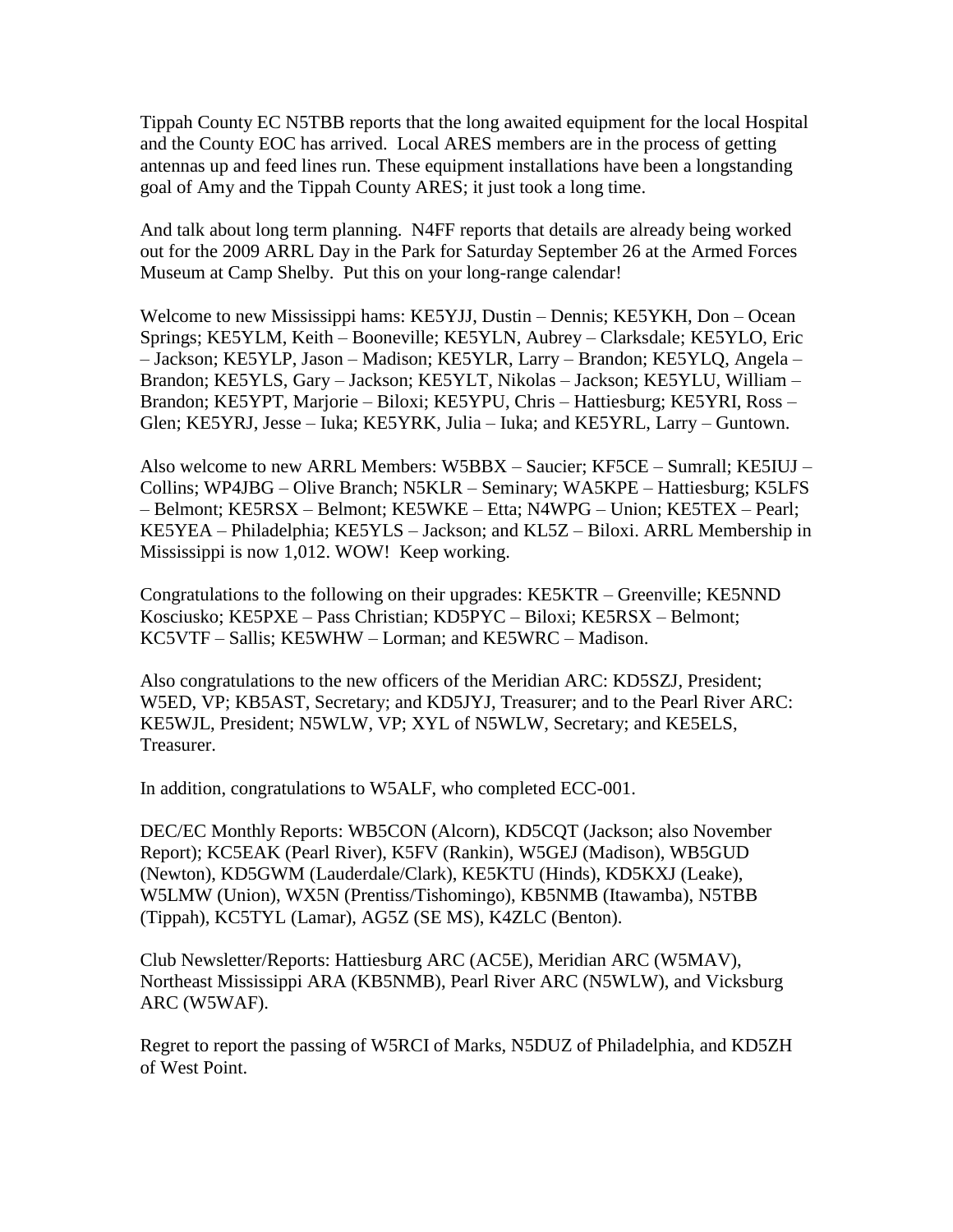Net reports: sessions/QNI/QTC (Net Manager)

MSPN 32/1725/16 (K5NRK)

Magnolia Section Net 31/737/9 (K5DSG)

MTN 30/169/4 (KB5W)

Jackson County Em Net 31/390/7 (KD5CQT); November 28/388/5

MS Slow Net 23/29/0 (W3TWD); November: 20/28/0

Tishomingo/ Prentiss ARES 5/150/2 (WX5N)

Magnolia DX Assn 5/100/0 (N5FG)

Alcorn County ARES 5/44/0 (WB5CON)

NE MS ARES 5/63/0 (W5LMW)

Monroe ARC Net 5/68/2 (AD5DO)

MCARA Net 5/70/0 (KA2KMU)

Stone County ARES 5/88/0 (N5UDK)

Capital Area Em Net 4/44/0 (K5XU)

Miss/Lou Em Net 4/20/0 (K5NRK)

MS Baptist Hams Net 4/21/0 (WF5F)

Newton County ARES 4/26/0 (WB5GUD)

Jackson ARC Em Net 4/46/0 (N5DU)

Metro Jackson ARES Net 4/56/1 (N5DU)

Meridian Area EN 4/51/0 (KD5GWM)

Itawamba County ARES 3/29/0 (KB5NMB)

Lowndes Co ARC Net 3/18/0 (AD5DO)

Pearl River County ARES 3/43/0 (KC5EAK)